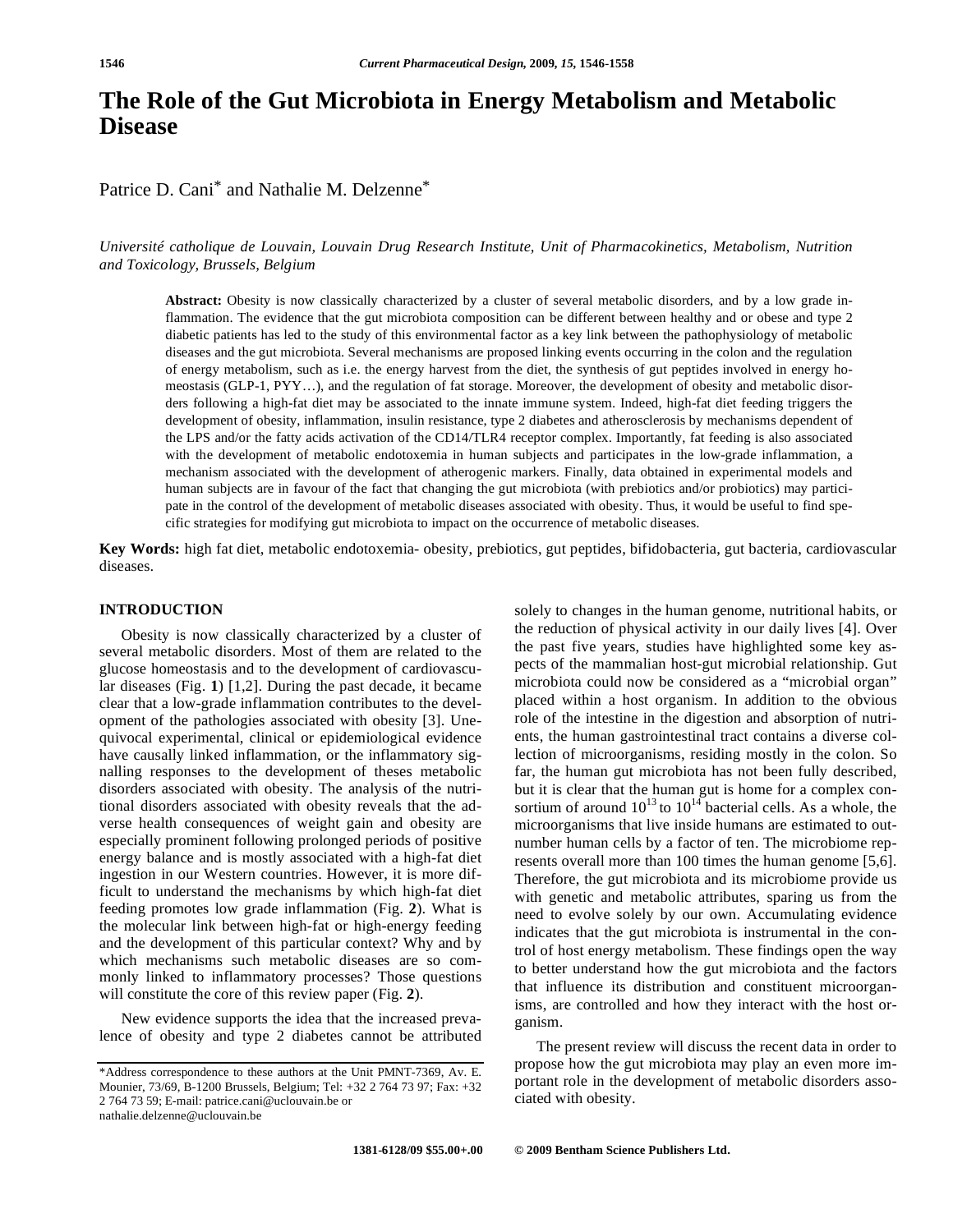

#### Fig. (1). Obesity and associated metabolic disorders.

Obesity is characterised by a cluster of metabolic disorders, related to the glucose homeostasis and to the development of cardiovascular diseases. Recently, the development of such pathologies has been associated with a low grade inflammatory tone.



Fig. (2). Question: What are the mechanisms linking high-fat diet feeding to the development of a low grade inflammation?

# GUT MICROBIOTA AND ENERGY METABOLISM

#### **Gut Microbiota Regulates Fat Storage**

Gut microbiota is involved in several intestinal biological functions such as defence against pathogens, immunity, the development of the intestinal microvilli, the degradation of non digestible polysaccharides (fermentation of resistant starch, oligosaccharides, inulin). Hence, the gut microbiota harvests energy for the host from dietary compounds ingested but not digested by the host. In the majority of adults,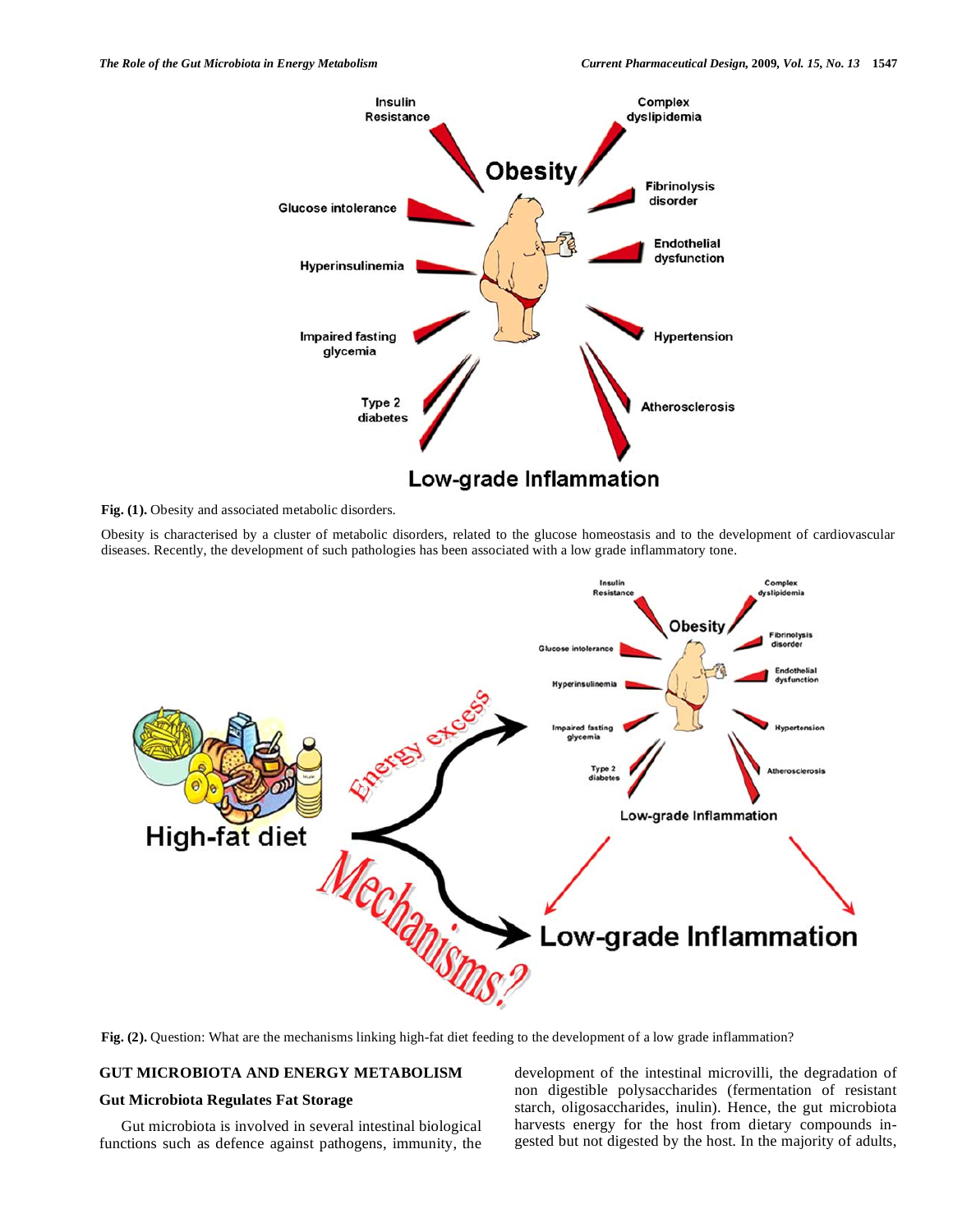the qualitative and quantitative composition of food intake varies considerably from meal to meal and from day to day, while adiposity and body weight are remarkably constant despite huge short-term variations in energy balance. When recording food intake and activity within a period including several meals, most individuals are able to compensate their cumulative energy intake with their energy expenditure with great precision [7]. Such an active process - energy homeostasis - stabilizes the amount of body energy stored as fat. However, an excess of energy intake by less than 1% compared to the daily energy expenditure, can lead to a detrimental increase of body weight and metabolic complications in the long term (several years) [8]. Consequently, all the mechanisms influencing calorie ingestion and subsequent harvesting should contribute to the balance of the body weight. Several recent studies from the group of J. Gordon (USA) highlighted that gut microbiota composition is involved in the regulation of energy homeostasis. Backhed, et al. found that the mice raised in the absence of microorganisms (germ free) had about 40% less total body fat than mice with a normal gut microbiota, eventhough the latter ate 30% less diet than did the germ free mice. To get more insight to those findings, the authors performed a key experiment: they conventionalized germ free mice with a normal gut microbiota harvested from the cecum of a "normal" mouse, and found that this conventionalization produced a 60% increase in body fat content and insulin resistance within two weeks, despite a significant lower food intake [9]. The mechanisms of the apparent weight gain implied an increase in the intestinal glucose absorption, energy extraction from non-digestible food component and concomitant higher glycemia and insulinemia, two key metabolic factors regulating lipogenesis. Moreover, glucose and insulin are also known to promote hepatic *de novo* lipogenesis through the expression of several key enzymes such as aceyl-CoA carboxylase (ACC) and fatty acid synthase (FAS). Strikingly, a two weeks conventionalization of germ free mice is accompanied by a two-fold increase in hepatic triglyceride content. Both ACC and FAS are controlled by ChREBP (Carbohydrate Responsive Element Binding Protein) and SREBP-1 (Sterol Responsive element Binding Protein) [10]. Accordingly, the conventionalized mice exhibited an increased hepatic ChREBP and SREBP-1 mRNA levels (Fig. 3) [9]. In addition to a modulation of *de novo* lipogenesis, the authors found that germ free mice had a lower monosaccharide uptake from the intestine to the portal blood. This last phenomenon could be partly explained by the lower capillary density of the small intestine of germ free mice as compared to their conventionalized counterparts. Finally, all these data provide evidence that the digestion of polysaccharides by microbial enzymes and the increased saccharides delivery to the liver, participate in higher lipogenesis (Fig. 3). However, in the adipose tissue, the adipocytes hypertrophy observed in the mice harbouring gut microbiota was not explained by the modulation of the



Fig. (3). Gut microbiota helps harvesting energy from the diet and increases lipogenesis. Environmental factor such as gut microbiota may regulate energy storage: 1) by providing lipogenic substrates (short chain fatty acids, monosaccharides) to the liver, 2) by increasing the enzyme lipoprotein lipase (LPL) activity (as a consequence of suppressing the Fasting-Induced Adipose Factor (FIAF) in the gut).

Both phenomenon, contribute to the release of fatty acids and triacylglycerol from circulating lipoproteins in muscle, and adipose tissue.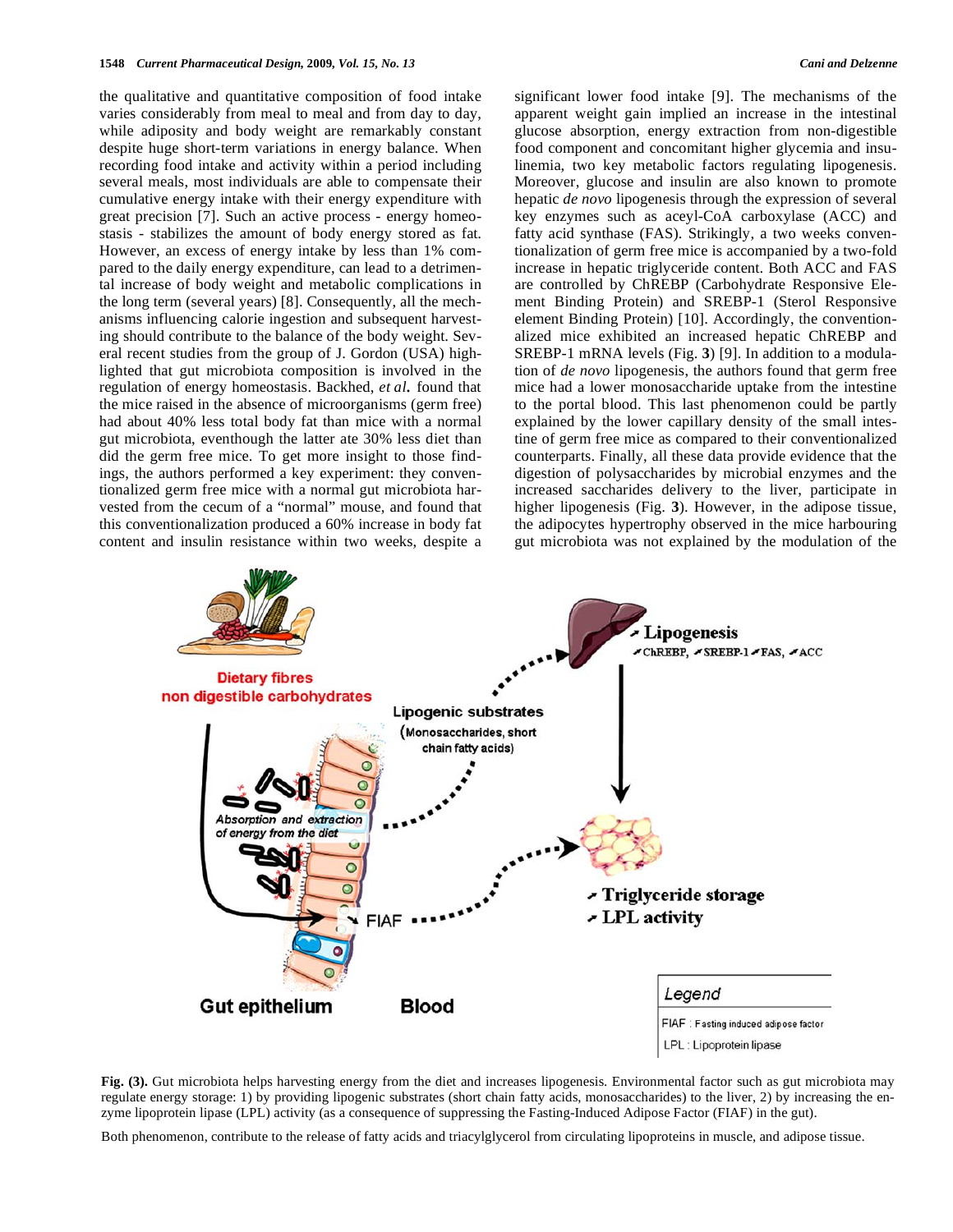adipogenesis or the lipogenesis. Interestingly, the conventionalization also brought about a general increase in the activity of the enzyme lipoprotein lipase (LPL), catalyzing the release of fatty acids and triacylglycerol from circulating lipoproteins in muscle, and adipose tissue. The authors proposed that such an increase was the consequence of suppression of the Fasting-Induced Adipose Factor (FIAF) in the gut. FIAF inhibits the LPL activity. The blunted FIAF expression in conventionalized germ free mice could thus participate to the accumulation of triacylglycerol in the adipose tissue. This set of experiments demonstrated for the first time that an environmental factor such as gut microbiota may regulate energy storage Fig. (3) [9].

#### **Obesity and Gut Microbiota**

Ley, et al. demonstrated, in a rodent model, that obesity can be associated with an altered gut microbiota [11]. After the characterisation of more than five thousands bacterial 16S RNA gene sequences from gut microbiota of genetically obese *ob/ob* mice and their lean counterparts, they pointed out that *ob/ob* mice had a 50% reduction in the abundance of Bacteroidetes and a proportional increase in Firmicutes. The observed alterations in community may represent an unheralded contributing factor to the pattern of fuel partitioning between lean and obese subjects. Accordingly, these authors have also compared the distal gut microbiota of obese and lean human subjects [12]. To investigate the relation between gut microbial ecology and body fat mass in humans, they studied 12 obese subjects assigned to a fat restricted or a carbohydrate restricted low calorie diet. They found that before the dietary intervention, obese people had lower Bacteroidetes and more Firmicutes than did lean control subjects [12]. Whereas the ratio of Bacteroidetes to Firmicutes approached a lean type profile after 52 weeks of diet-induced weight loss.

Together, the results obtained in rodents and in humans, suggest that obesity alters the nature of the gut microbiota, but they did not prove that the relative difference of bacterial proportions leads to different body weights.

To determine if the gut microbial community from ob/ob mice can increase capacity for energy harvest from the diet, Turnbaugh, et al. transplanted caecal microbiota from lean and *ob/ob* mice to germ free wild-type recipients. They found that after only two weeks, mice harbouring the microbiota from obese mice had a modest fat gain, and extracted more calories from their food compared to the lean mice having received the gut microbiota from lean mouse donors [13]. Together, these data suggest that the characteristics of gut microbiota of obese mice participate per se to the accretion of fat and body weight gain.

# **GUT MICROBIOTA AND METABOLIC DISORDERS**

# Gut Microbiota Controls the Occurrence of High-Fat **Diet Metabolic Disorders**

The contribution of energy harvesting for the host due to bacterial colonization is not the sole and crucial metabolic exchange between the host and the intestinal bacteria. A recent study performed in germ free mice, has analyzed their resistance to diet-induced obesity [14]. The authors maintained germ free mice or conventionalized mice on a highfat/high-carbohydrates diet (western diet). They found that conventionalized mice fed a high-fat diet gained significantly more weight and fat mass than the germ free mice. In addition, the germ free mice were also protected against the high-fat diet induced glucose intolerance and insulin resistance. Strikingly, and opposite to the results previously observed in germ free mice fed a normal chow diet, germ free mice consumed similar amounts of high-fat diet than the conventionalized mice and had a similar energy content in their feces. These last observations are not completely in favour of a better energy harvest from the high-fat diet in the conventionalized mice, as previously suggested in normal chow fed mice. The authors have proposed a mechanism dependent of the activation of a cellular energy-dependent protein kinase activated in response to metabolic stresses, namely AMP-activated protein kinase (AMPK) [14]. Comparisons of germ free mice and colonized mice fed a high-fat diet indicate that the gut microbiota can be involved in the regulation of AMPK activity and fatty acids oxidation. The resistance to diet induced obesity observed in germ free mice can be also explained by the following metabolic sequence : in the absence of gut microbiota, AMPK activity is constitutively higher in muscle, leading to a higher phosphorylation of its specific target acetylCoA carboxylase (ACC), reducing thereby malonyl CoA production. This drop in malonyCoA increases carnitine palmitovl transferase-1 (CPT-1), and therfore promotes mitochondrial fatty acid oxidation.

Thus, these last experiments strongly suggest that a bacterially related factor/mechanism other than energy harvesting may be responsible for the development of diet-induced obesity and diabetes.

Although all these elegant studies revealed that the gut microbiota exerts a crucial role in the development of adiposity and the regulation of homeostasis, it remains to be demonstrated how the gut microbiota can be involved in the development of a low-grade inflammation classically associated with the metabolic disorders related to high-fat diet induced obesity  $[15,16]$ .

## Gut Microbiota-Related Factor Responsible for Low-**Grade Inflammation**

#### **Experimental Data**

Recently, a new hypothesis linking gut microbiota to the metabolic homeostasis has been proposed. High-fat dietinduced obesity and metabolic disorders are associated with an increased expression of several inflammatory related factors IL-1, TNF- $\alpha$ , MCP-1, and IL-6 in muscle, liver and adipose tissue [17-19]. These markers are involved in the development of impaired insulin action and induce insulin resistance. For instance,  $TNF-\alpha$  phosphorylates serine residue substrate (IRS-1) from the insulin receptor, leading to its inactivation [20].

Since type 2 diabetes and obesity are closely associated to a low-grade inflammatory state when feeding a high-fat diet, we have been seeking a bacterially related factor able to trigger the development of high-fat diet-induced obesity, diabetes and inflammation. The eligible candidate should be an inflammatory compound of bacterial origin, continu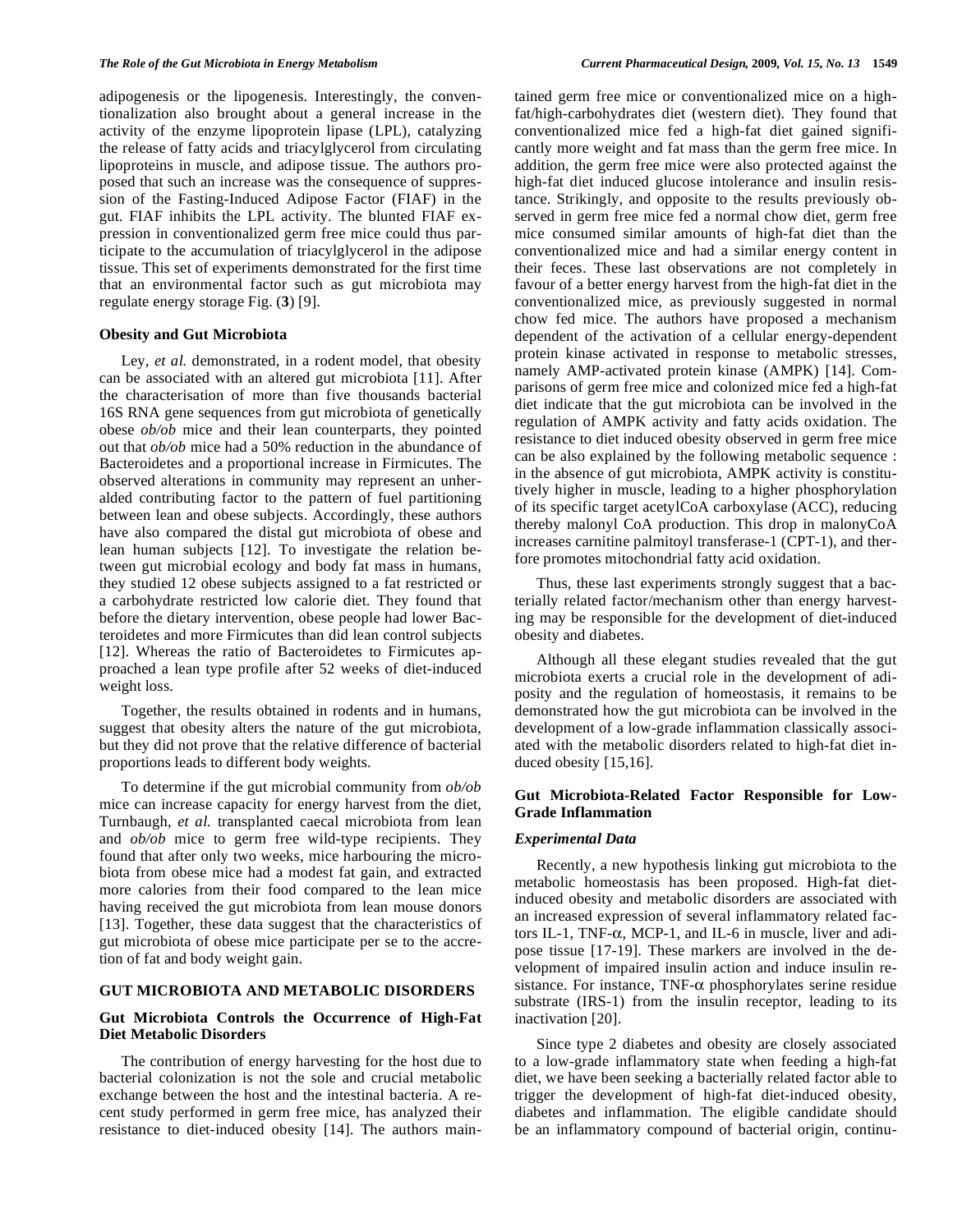ously produced within the gut and its absorption/action should be associated with high-fat diet feeding. We hypothesized that the bacterial lipopolysaccharide (LPS) could be the eligible candidate, for the following reasons : 1) LPS is a constituent of Gram negative bacteria present in the gut microbiota, 2) LPS triggers the secretion of proinflammatory cytokines when it binds to the complex of CD14 and the tolllike receptor 4 (TLR4) at the surface of innate immune cells [21], 3) LPS is continuously produced within the gut by the death of Gram negative bacteria and is physiologically carried into intestinal capillaries through a TLR4 dependent mechanism [22], 4) LPS is transported from the intestine towards target tissues by a mechanism facilitated by lipoproteins, notably chylomicrons freshly synthesized from epithelial intestinal cells in response to fat feeding [23-26]. We have recently demonstrated that mice fed a high-fat diet for as short a term as 2 to 4 weeks, exhibited a significant increase in plasma LPS (Fig. 4) [27]. This can be considered as a "metabolic endotoxemia", since, the LPS plasma concentrations were very much lower than those obtained during a septic shock [28]. We have demonstrated that high-fat diet feeding changed gut microbiota profile. Indeed, the population levels of *Bifidobacterium* spp. and *E. rectale/Cl. coccoides* group were significantly reduced in high fat fed animals versus mice receiving the standard high carbohydrate diet (Fig. 4) [27]. Importantly, *Bifidobacterium* spp. have been shown to reduce intestinal endotoxin levels in rodents and improve mucosal barrier function Fig. (4) [29-31]. In order to determine the role of metabolic endotoxemia as a triggering factor in the development of metabolic disorders associated with obesity, we mimicked the metabolic endotoxemia by developing a mouse model chronically infused with a very low dose of LPS to reach the same plasma LPS levels as the one measured in the high-fat diet fed mice [27]. The four weeks chronic low dose LPS infusion mimicked the high-fat diet fed mice phenotype namely, fasting hyperglycemia, obesity, steatosis, adipose tissue macrophages infiltration, hepatic insulin resistance and hyperinsulinemia Fig. (4). Finally, in order to demonstrate the causative link between LPS and the development of metabolic diseases, we challenged LPS receptor knock out mice (CD14 knock out mice-CD14KO) with a high-fat diet and/or a chronic low dose LPS infusion. CD14 is a key molecule involved in the innate immune system [32]. CD14 is a multifunctional receptor constituted by a phosphatidyl inositol phosphateanchored glycoprotein of 55kDa expressed on the surface of monocytes, macrophages and neutrophils [33-36]. We have shown that CD14KO mice were completely resistant to the development of the inflammation induced by both, high-fat feeding or following the chronic low dose LPS administration in the visceral and subcutaneous adipose depots, the liver and the muscle. Moreover, CD14KO mice are hyper-



Fig. (4). High-fat diet feeding changes gut microbiota, promotes metabolic endotoxemia and triggers the development of metabolic disorders, via a CD14/TLR4 dependent mechanism.

(1) High-fat diet feeding changes gut microbiota in a complex way and (2) specifically decreases Bifidobacterium spp. (3) This phenomenon is associated with a higher plasma LPS content (metabolic endotoxaemia), a LPS-dependent secretion of proinflammatory cytokines. Highfat feeding and LPS promotes low-grade inflammation-induced metabolic disorders (insulin resistance, diabetes, obesity, steatosis, adipose tissue macrophages infiltration).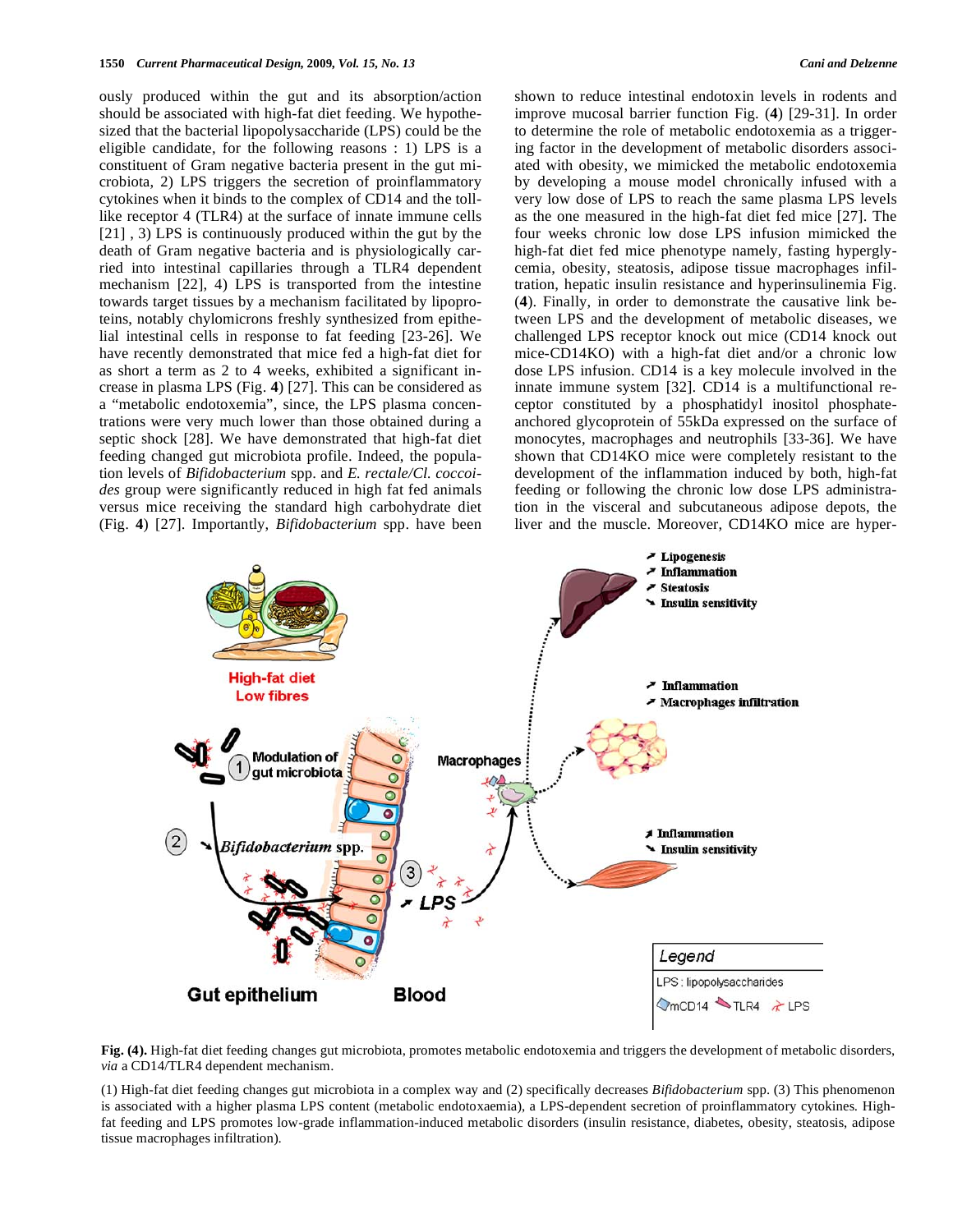sensitive to insulin, even when they are fed a normal diet, suggesting that CD14 could be a modulator of insulin sensitivity in physiological conditions [27]. As a matter of fact, CD14KO mice were completely resistant to the insulin resistance induced by the high-fat diet and chronic LPS treatment. In these sets of experiments, we showed that high-fat feeding induced a low-grade inflammation which originates from the intestinal absorption of the LPS. Thus taken together our data support the key idea that the gut microbiota can contribute to the pathophysiology of obesity and type 2 diabetes (Fig. 4).

Importantly, the real mechanism by which in the absence of the complex CD14/TLR4 receptor the mice are resistant to the high-fat diet induced metabolic disorders remains a matter of debate. Several studies have demonstrated that the TLR4 receptor could also be activated by specific saturated fatty acids [37-39]. Hence, TLR4KO mice fed a high-fat diet are resistant to the development of a high-fat diet induced obesity and related disorders (obesity, inflammation, insulin resistance,...) [37,40-43]. However, none of these studies have investigated the putative modulation by the dietary intervention of either the gut microbiota nor the putative metabolic endotoxemia. Therefore, it is difficult to conclude whether the protective effect linked to the invalidation of the TLR4 receptor is a mechanism dependent of the high-fat diet induced endotoxemia and/or a direct effect of the fatty acid pattern of the diet. Previous experiments performed in germ free mice fed a high-fat diet helped to answer this question. The fact that the germ free mice resist the deleterious effects of a high-fat diet supports the idea that the phenomenon is not exclusively mediated through a fatty acids/TLR4 dependent mechanism. To ascertain this hypothesis and to assess the contribution of gut microbiota to the development of high-fat diet-induced metabolic disorders, we used intestinalfocused antibiotic treatment in high-fat fed mice. The antibiotic treatment completely abolished the high-fat diet-induced metabolic disorders, namely metabolic endotoxemia, the development of visceral adipose tissue inflammation, macrophages infiltration, oxidative stress and metabolic disorders [44]. These last experiments clearly demonstrate the contribution of the gut microbiota to the metabolic endotoxemia.

Together, these findings strongly suggest that the gut microbiota contributes to the metabolic endotoxemia related to high-fat diet feeding. In the same line of our results, recent studies report that plasma LPS is increased in ob/ob and  $db/db$  mice [45]. Furthermore, polymyxin B treatment, which specifically eliminates Gram-negative bacteria and further quenches LPS, diminishes hepatic steatosis [46]. However, these studies did not demonstrate that the gut bacteria determine the threshold at which metabolic endotoxemia occurs and that the modulation of gut microbiota in obese and diabetic *ob/ob* mice controls the occurrence of metabolic and inflammatory disorders.

Therefore, we asked the following question.

## What is the Contribution of Gut Microbiota to the Development of Metabolic Endotoxemia, Inflammation, Oxidative Stress and Metabolic Disorders in ob/ob Mice?

To test this hypothesis, we changed the gut microbiota of  $ob/ob$  mice using antibiotic treatment for four weeks. Antibiotic treatment dramatically changed the gut microbiota; reduced the *Lactobacillus* spp., *Bifidobacterium* spp.; and Bacteroides-Prevotella spp. All these features were associated with a strong decrease of metabolic endotoxemia. Furthermore, these parameters were associated with a significantly lower inflammatory tone in *ob/ob* antibiotic-treated mice [44]. Macrophages infiltration, inflammatory markers and oxidative stress were reduced in the visceral adipose depots and to a lesser extent in the subcutaneous fat. This experiment demonstrates that the gut microbiota is an important factor involved in the development of the metabolic disorders in *ob/ob* mice. Finally, we wanted to demonstrate that the metabolic endotoxemia per se was the triggering factor of the inflammatory tone characterizing these obese and diabetic leptino-deficient mice. Therefore, we used two different approaches to block the endogenous LPS action, the first one consisted of a pharmacological administration of a LPSquencher molecule inactivating the circulating LPS, and the second one consists of a genetic model of obese mice lacking the LPS receptor CD14, the double knock out mice ob/ob- $CD14^{\frac{1}{2}}$ . In both models, impairing the endogenous LPS action, recapitulated the phenotype observed during the modulation of gut microbiota by antibiotics [44]. In addition to the improved inflammatory status, all the models were also characterized by a significant improvement of glucose tolerance and insulin resistance [44]. These last results have been confirmed in a study using a similar approach [47]. Altogether, this set of data confirms that the gut microbiota and the consequent increased bacteria-related factor LPS exert a key role in the development of adipose depots and inflammation in  $ob/ob$  mice.

Several studies have shown that bifidobacteria, seen as beneficial members of the gut microbiota, lower intestinal endotoxin levels and improve mucosal barrier function [29-31]. Conversely, we reported that high-fat feeding alters the intestinal microbiota composition where Bifidobacterium spp. were reduced. Therefore, we addressed the following question.

# Could the Selective Increase of Bifidobacteria in Gut Microbiota Improve High-Fat Diet-Induced Diabetes in Mice?

To answer this question, we used prebiotic dietary fibres (oligofructose, OFS) [48] to specifically increase the gut bifidobacteria content in high-fat fed mice. We confirmed that mice fed a high-fat diet exhibit a higher endotoxemia, a phenomenon completely abolished through dietary supplementation with the prebiotic dietary fibres (Fig. 5). In prebiotic treated-mice, Bifidobacterium-spp. significantly and positively correlated with improved glucose-tolerance, glucose-induced insulin-secretion, and normalized low-grade inflammation (decreased endotoxemia, plasma and adipose tissue proinflammatory cytokines) (Fig. 5) [49]. We also found that metabolic endotoxemia correlated negatively with Bifidobacterium spp [49].

Thus, it would be useful to develop specific strategies for modifying gut microbiota to favour specific gut microbiota (i.e. bifidobacteria) to prevent the deleterious effect of highfat or obesity-induced metabolic diseases.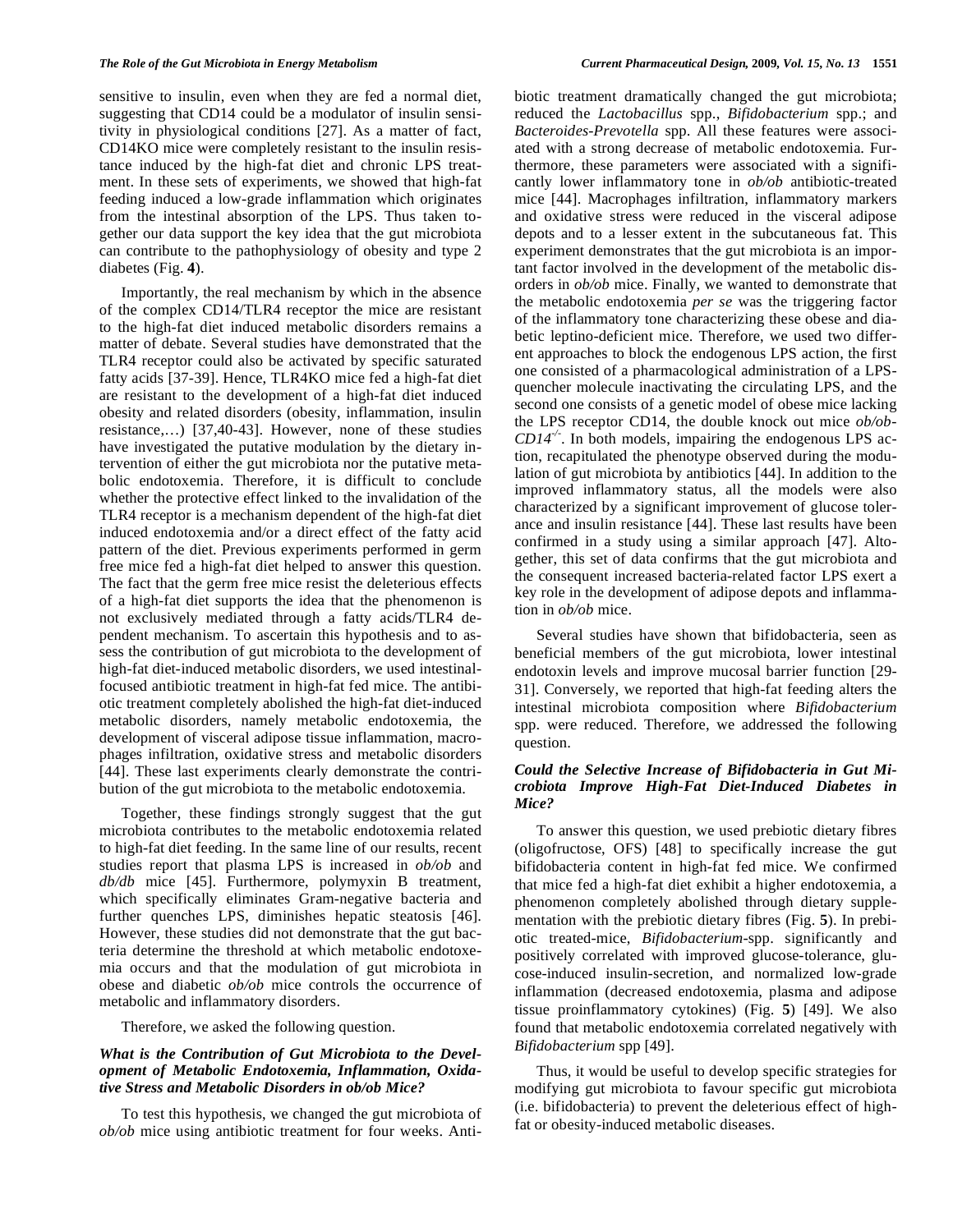

Fig. (5). Changing gut microbiota by the mean of prebiotics protects against high-fat diet induced metabolic endotoxemia and the development of metabolic disorders. Prebiotic treatment increases Bifidobacterium-spp., decreases plasma LPS levels and improved insulin sensitivity, steatosis, and normalized low-grade inflammation (decreased endotoxemia, plasma and adipose tissue proinflammatory cytokines).

#### **Human Evidence**

Even if from a mechanistic point of view, the results obtained in rodent models are very encouraging, it remains to be demonstrated that such a mechanism is also observed in humans.

## Is a High-Fat Meal Associated with Metabolic Endotoxemia in Humans?

Interesting data suggest that high-fat feeding is associated with a higher endotoxemia in humans. Erridge, et al. have highlighted the putative role of a high-fat meal and development of metabolic endotxemia. The study is the first to examine the kinetics of baseline endotoxemia concentrations in healthy human subjects. Even if, in humans plasma endotoxin levels are classically associated with sepsis, many studies have also reported that in healthy subjects plasma endotoxin concentrations range from 1 to 200 pg/ml  $[50-53]$ . In this study, the authors found that a high-fat meal induces a metabolic endotoxemia which fluctuates rapidly in healthy subjects, from a very low concentration at baseline (between 1 to 9 pg/mL) to concentrations that may be sufficient to induce some degree of cellular activation in *in vitro* experiments [54]. They found that the metabolic endotoxemia observed following a high-fat meal is sufficient to activate cultured human aortic endothelial cells, and that this endothelial cell activation is likely to be due to the release of soluble inflammatory mediators, such as  $TNF - \alpha$ , from monocytes. Along the same line, in a large sample of men  $(n=211)$  from a population based-study, we found a link between energy (food) intake and metabolic endotoxemia [55]. Furthermore, a similar metabolic endotoxemia has been shown to increase adipose TNF- $\alpha$  and IL-6 concentrations and insulin resistance in healthy volunteers [56]. By linking energy intake and endotoxemia in a large sample of healthy men, the study adds important information to this body of evidence. This study shows for the first time that the confounding factor of the relation between fat intake and metabolic endotoxemia is likely to be energy intake. Taken together, both human studies suggest that diet-induced changes in endotoxemia may bridge the gap between food intake behaviour and metabolic diseases in humans.

### What is the Contribution of Gut Microbiota to the Development of Metabolic Disorders in Humans?

Creely, et al. recently reinforced the hypothesis that metabolic endotoxemia might act as a gut microbiota related factor involved in the development of type 2 diabetes and obesity in humans [57]. The authors found that endotoxemia was 2-fold higher in the BMI-, sex-, and age-matched type 2 diabetes patients group than in the non diabetic subjects. Furthermore, they found that fasting insulin significantly correlated with metabolic endotoxemia in the whole non diabetic population, and this correlation persisted when controlled for sex, age, and BMI [57]. The quest for the gutdependent source of endotoxemia in these patients remains unanswered.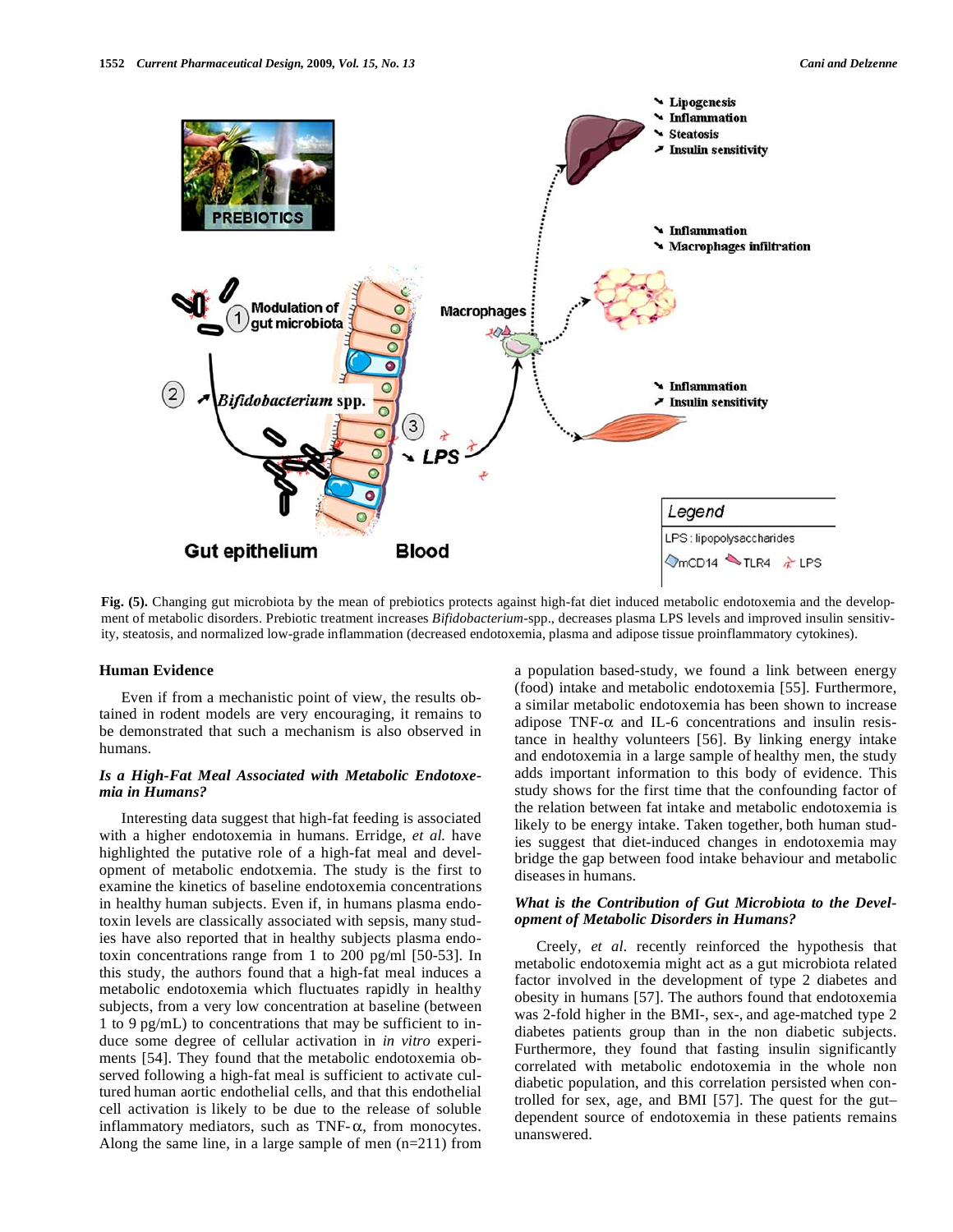## Specific Modulation of Gut Microbiota by Prebiotic Nutrients: A Rationale to Support Nutritional Advices in the **Context of Obesity?**

Current recommendations for the management of obesity and diabetes propose an increase in dietary fibre which may contribute to the control of several metabolic disorders (i.e. lower fasting glycemia, an improved glucose tolerance, lower body weight gain, decreased food intake....) [58-60]. Among the dietary fibres which seem to be effective in this context, prebiotics dietary fibres are now well described in the literature  $[48,61,62]$ . Prebiotics can be used as a tool to modulate the gut microbiota. A prebiotic is "a selectively fermented ingredient that allows specific changes, both in the composition and/or activity in the gastrointestinal microflora that confers benefits upon host well-being and health" [63] and probiotic are live bacteria given in oral quantities that allow for colonization of the colon [64]. Inulin-type fructans, namely inulin and fructooligosaccharides are prebiotic dietary fibres well studied and clearly effective in humans to stimulate growth of health-promoting species belonging to the genera Bifidobacterium spp. and Lactobacillus spp. The daily amount taken in the diet necessary to exert a prebiotic effect is relatively small  $(5-20 g/day)$  [61,65].

Besides their effect on metabolic endotoxemia previously described, prebiotic dietary fibers may also modulate other targets prone to influence metabolic disorders associated with obesity, such as gut peptides.

# Are Gut Peptides Involved in the Effect Of Prebiotics Dietary Fibres on Energy Metabolism and Metabolic Disorders Associated with Obesity?

The modulation of gut peptides involved in the control of energy and glucose homeostasis could be one of the mechanisms by which the modulation of gut microbiota via specific dietary fibres is associated with an improvement of metabolic disorders. Endocrine cells present in the intestinal mucosa secrete peptides involved in the regulation of energy homeostasis, and/or pancreatic functions - the later being called incretins (GLP-1 and GIP) [66-69]. Among those peptides, GLP-1, PYY, Ghrelin and oxyntomodulin have recently been proposed as important modulators of food intake and energy expenditure (Fig.  $6$ ) [70-74]. Several experimental data suggest that those peptides could constitute a link between the outcome of gut microbiota fermentation in the lower part of the gut and systemic consequences.

The putative link between gut microbiota fermentation of non digestible carbohydrate and the modulation of gut peptides secretion was proposed in 1987 by Goodlad, et al., demonstrating that inert bulk fibre cannot stimulate colonic epithelial cell proliferation, but that fermentable fibres were capable of stimulating proliferation in the colon, linking these effects to the increased enteroglucagon plasma levels [75,76]. And along the 20 years, other reports suggesting new mechanisms of such a dietary compound have appeared in the literature. In 1996, the first study demonstrating a role of the fermentation occurring in the lower part of the gut was associated with an increase of GLP-1 synthesis, secretion and insulin metabolism. The study demonstrated that rats fed a high fiber diet (300 g/kg of diet) had a higher plasma GLP-1, insulin and c-peptide 30 min after an oral glucose load [77]. Two years later, Kok, et al. observed that feeding rats with a prebiotic fibre oligofructose (OFS) lead to an increase in total caecal GLP-1 and jejunum GIP concentrations [78]. Several data show that prebiotics containing short chain oligosaccharides reduce food intake, body weight gain and fat mass development. All these features are associated with a significant 2 fold increase of the portal plasma levels of two gut peptide GLP-1 and PYY (anorexigenic) and a decrease in Ghrelin (or exigenic) (Fig. 6) [79,80]. Prebiotic feeding promotes GLP-1 synthesis (mRNA and peptide content) in the proximal colon by a mechanism linked to the differentiation of precursor cells into enteroendocrine cells [81]. Moreover, in another set of experiments performed in high-fat dietinduced obesity and type 2 diabetes, the modulation of gut microbiota using prebiotics protects against body weight gain, fat mass development (visceral, epidydimal and subcutaneous), glucose intolerance, and hepatic insulin resistance [82-84]. Accordingly, prebiotics like fructans added in the diet are able to counteract diabetes when given in streptozotocin-treated diabetic rats [85]. Studies showing similar effects to those observed in fructans studies, for example, with lactitol or resistant starch (both fermentable carbohydrates) added into the diet of rats, lowers food intake, body weight gain and increases plasma GLP-1 and PYY (Fig. 6) [86-88]. Nevertheless, the putative role of a specific gut microbiota profile has not been studied.

### What is the Relevance of Prebiotics-Dependent Gut Microbiota Modulation and Energy Metabolism in Humans?

To date, only a few studies have reported the effects of prebiotics on energy homeostasis and metabolism in humans. Interestingly, one study reported that oligofructose feeding (20g/d) significantly increased plasma GLP-1 after a mixed meal [89]. Moreover, in healthy humans, feeding 16g/d OFS promotes satiety following breakfast and diner, and reduces hunger and prospective food consumption after the diner. This was accompanied by a significant 10% lower total energy intake [90]. Along the same lines, Archer, et al. have demonstrated that of fructans, added in food as fat-replacer, were able to lower energy intake during a test day [91]. The role of fermentable dietary fibres in the management of appetite in healthy human has been recently confirmed [92]. Finally, in the quest for the role of prebiotic in the control of body weight and fat mass development, a recent study demonstrated that supplementation with a prebiotic, in addition to its benefit to bone mineralization, had a significant benefit in the maintenance of an appropriate BMI, and fat mass in primarily nonobese young adolescents [93]. Altogether, these human studies provide evidence that the modulation of gut microbiota by using prebiotics impacts on energy homeostasis and body weight gain.

### What is the Contribution of Bifidobacterium spp. in the **Prebiotic-Improved Metabolic Status?**

A recent study has shown for the first time in human that differences in the gut microbiota may precede overweight development [94]. The authors found that Bifidobacterium spp., affecting both the quantity and quality of the microbiota during the first year of life, was higher in number in children who exhibited a normal weight at 7 years than in children developing overweight. More importantly and according to the results obtained in experimental models, they found that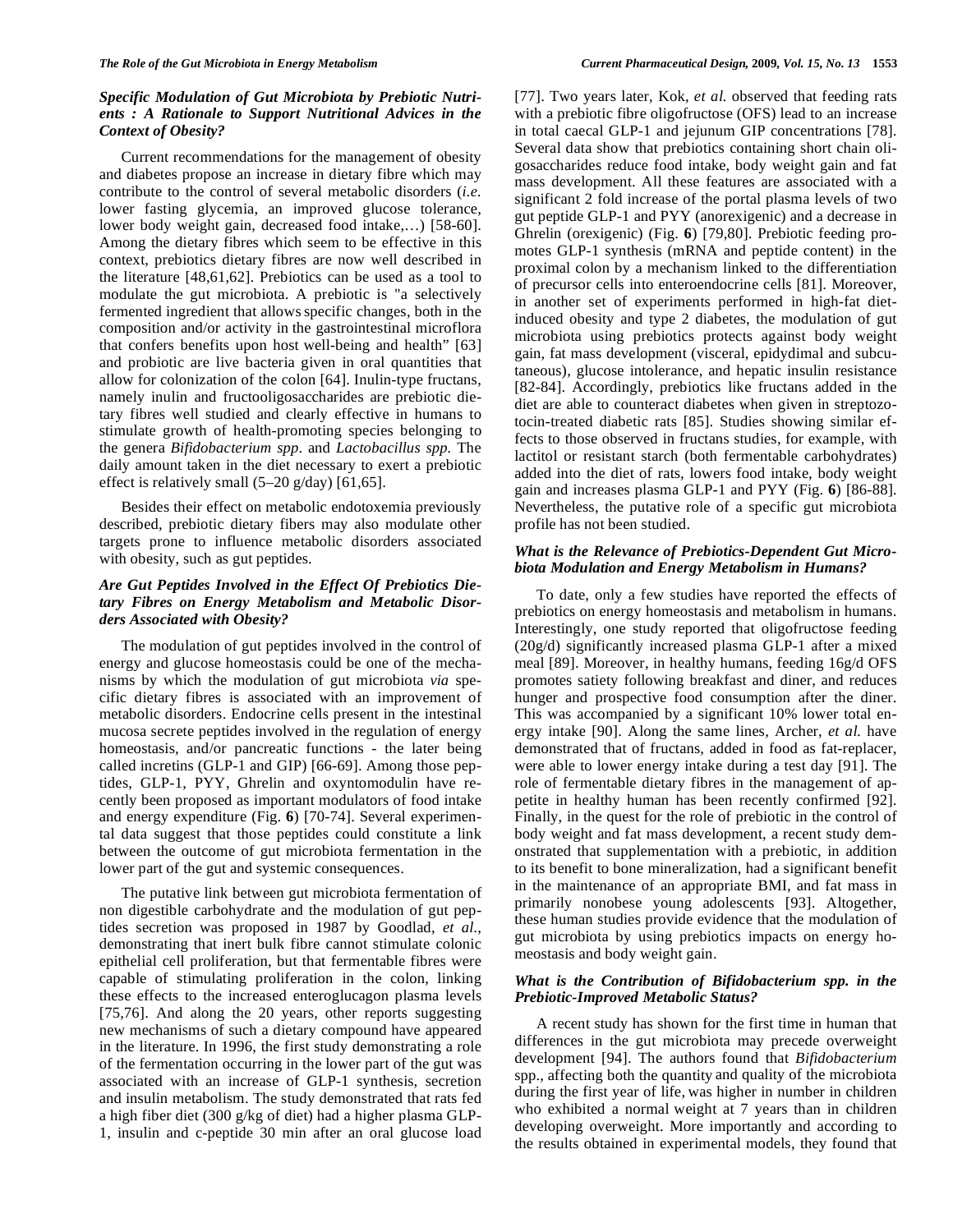

Fig. (6). The modulation of gut microbiota by prebiotics treatment modulates the endogenous production of gut peptides associated with energy homeostasis.

Prebiotics change gut microbiota, increase portal plasma levels of two gut peptide GLP-1 and PYY (anorexigenic) and decrease Ghrelin (orexigenic). Prebiotics feeding promotes GLP-1 synthesis in the proximal colon by a mechanism linked to the differentiation of precursor cells into enteroendocrine L-cells. All these features are associated with a reduced food intake, body weight gain and fat mass development, a restored beta cell mass and glucose-induced insulin secretion.

the fecal numbers of *Staphylococcus aureus* were lower in children remaining normal weight than in children who became overweight several years later. These results unequivocally imply that the gut microbiota profile in favour of a higher bifidobacteria and a lower number of S. aureus in infancy may provide protection against overweight and obesity development. The authors proposed that *S. aureus* may act as a trigger of low-grade inflammation [95], contributing to the development of obesity [27].

#### **GUT MICROBIOTA AND CARDIOVASCULAR RISK**

The link between periodontal diseases and cardiovascular diseases is now well established [96-99]. The accumulated evidence supports that periodontal infections and atherosclerosis are causally linked by the metabolic endotoxemia. Several marker related to the metabolic endotoxemia (LPS binding protein, soluble CD14, and antibodies to LPS of periodontal pathogens) have been reported to be also elevated in the plasma of affected patients. Porphyromonas gingivalis systemic exposure appears to predispose to incident stroke  $[100]$ .

Metabolic endotoxemia is positively correlated with total cholesterol, diastolic blood pressure, waist to hip ratio, BMI, and antibody levels to  $P$  gingivalis, and a negative correlation with HDL cholesterol [101]. Whether the metabolic endotoxemia measured in these studies derives from periodontal pathogens alone or not remains to be demonstrated.

# What is the Contribution of the Gut Microbiota to the Development of Atherosclerosis?

#### **Experimental Evidence**

Several authors have demonstrated that the link between metabolic endotoxemia and the development of systemic low grade inflammation and cardiovascular diseases is mediated through a LPS receptor dependent mechanism [102-105]. In accordance with the recent evidence suggesting that inflammatory process induced by high-fat diet feeding causes insulin resistance *via* a mechanism involving CD14 and TLR4, two recent studies have proposed that inflammation can be activated in the vasculature of mice fed a high-fat diet [43, 106]. Mice fed a high-fat diet for 8 weeks developed vascular inflammation (higher thoracic aorta  $I \kappa B\alpha$ -phosphorylation, ICAM, IL-6) and vascular insulin resistance (lower thoracic aorta insulin dependent AKT-phosphorylation and eNOS-phosphorylation). All these features were completely absent in mice lacking the TLR4 receptor. Furthermore, deficiency of either TLR4 or Myd88 attenuates the high-fat diet induced atherosclerosis, chemokine secretion and macrophage infiltration in apolipoprotein E deficient mice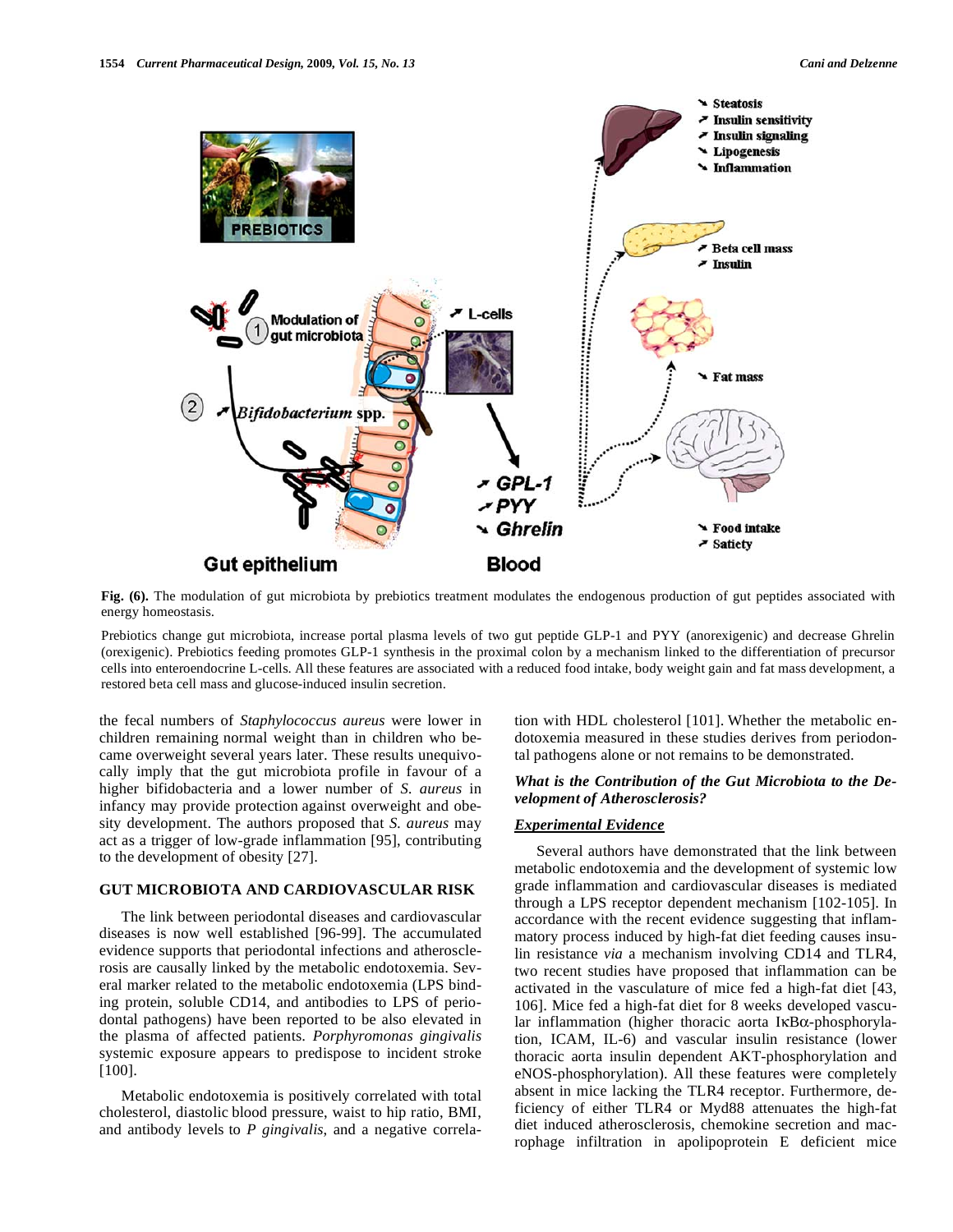$(ApoE-/-)$  [107-111]. These studies support the idea that TLR4 and Myd88 likely contribute to atherosclerosis progression *via* a fatty acid dependent mechanism. In addition, it has been proposed that modulation of gut microbiota in ApoE-/- also contribute to the reduction of inflammation and atherosclerosis development [112]. The authors found that changing the gut microbiota of atherosclerotic prone ApoE-/mice by feeding mice with prebiotics for 16 weeks, significantly reduce the development of atherosclerotic lesions by about 35% as compared to the mice fed a control diet [112]. However, the authors did not propose any putative mechanisms related to the modulation of gut microbiota, inflammation or metabolic endotoxemia.

# **Human Evidence**

The notion that gut microbiota may participate in the prevention of coronary artery disease has been already investigated and proposed several years ago. Based on previous animal studies demonstrating that probiotic feeding participate in the improvement of atherogenic markers (LDLcholesterol, fibrinogen), Bukowska, et al. decided to test this interesting possibility in human subjects. The authors investigated in a double blind cross over study with 30 male subjects the role of both a fermentable carbohydrate (fermentable oat fraction) and a probiotic (Lactobacillus plantarum) supplementation on two key atherogenic parameters, namely LDL-cholesterol and fibrinogen. After 6 weeks of treatment, levels of LDL-cholesterol and fibrinogen were significantly reduced [113]. This study showed for the first time that the modulation of gut microbiota may participate to the modulation of two key risk factors.

Along the same line, the same group documented the influence of L. plantarum in a controlled double-blind study with placebo on 36 smokers [114]. The authors found that a 6 weeks treatment reduces several proatherogenic markers. Plasma fibrinogen concentrations decreased by 21%, plasma IL-6 concentrations decreased by 41% and  $F_2$ -isoprostanes (markers of lipid oxidant stress) decreased by 31%. Moreover, the authors found that L. plantarum administration in smokers markedly decreased the adherence of monocytes to resting  $(40\%)$  and tumor necrosis factor-activated  $(36\%)$ endothelial cells [114]. These studies demonstrate that supplementation of the diet with L. plantarum may contribute to the prevention and treatment of metabolic disorders in smokers. The authors proposed that this positive effect may be directly associated with the production of propionic acid through the bacterial fermentation of fiber [114]. In accordance with these studies, Kullissar, et al. demonstrated that changing gut microbiota by means of probiotic lactobacilli fermented goat milk feeding impacted on several atherogenic markers. The authors found that a 3 weeks treatment significantly improved the oxidative status (lower conjugated diene level in plasma lipoprotein fraction, diminished the level of oxidized LDL and suppressed production of 8-isoprostanes) [115]. Altogether, these data suggest that the modulation of gut microbiota may positively impact on several atherogenic markers. However, systemic investigations are needed to clarify the molecular mechanisms linking the modulation of gut microbiota by pre/probiotics and the positive effect observed.

# **CONCLUSIONS**

The evidence that the gut microbiota composition can be different between healthy and/or obese and type 2 diabetic patients has led to the study of this environmental factor as an important contributor to the pathophysiology of metabolic diseases. Different and complementary mechanisms have been recently proposed. The gut microbiota may participate to the regulation of energy metabolism by several mechanisms, i.e. energy harvest from the diet, regulation of fat storage (FIAF expression), regulation of lipogenesis (ACC, FAS, chREBP and SREBP-1 expression), or regulation of fatty acid oxidation (AMPK activity). Moreover, the development of obesity and metabolic disorders following a highfat diet may be associated to the innate immune system. Indeed, high-fat diet feeding triggers the development of obesity, inflammation, insulin resistance, type 2 diabetes and atherosclerosis by mechanisms dependent of the LPS and/or the fatty acids activation of the CD14/TLR4 receptor complex. Importantly, fat feeding is also associated with the development of metabolic endotoxemia in human subjects and participates in the low-grade inflammation, a mechanism associated with the development of atherogenic markers. Among the mechanisms linking the gut microbiota to the control of body weight, insulin secretion and appetite, the modulation of gut peptides (i.e. GLP-1, PPY, ...) by prebiotics seems to be of interest. Several data obtained in experimental models and human subjects are in favour of the fact that changing the gut microbiota by the means of prebiotics and/or probiotics may participate in the control of several parameters involved in the development of metabolic diseases associated with obesity. Nevertheless, progress in understanding the mechanisms by which the gut microbiota interact with the host will, provide new basis for putative pharmacological or dietary intervention. Moreover, the tremendous lack of data limits our current knowledge of the complexity of gut microbiota-host interactions and proposal of exact mechanisms linking dietary habits, gut microbiota and metabolic disorders. Multidisciplinary research in this field will be helpful to provide evidence-based data, which will be taken into account to consider the gut microbiota as a putative target to prevent metabolic disorders.

### **ACKNOWLEDGEMENT**

PDC is postdoctoral researcher from the FRS-FNRS (Fonds de la Recherche Scientifique, Belgique). NMD and PDC are recipients of subsides from fonds spéciaux de recherche, UCL (Université catholique de Louvain) and FNRS.

#### **REFERENCES**

- Alberti KG, Zimmet P, Shaw J. The metabolic syndrome--a new  $[1]$ worldwide definition. Lancet 2005; 366: 1059-62.
- Matarese G, Mantzoros C, La CA. Leptin and adipocytokines:  $[2]$ bridging the gap between immunity and atherosclerosis. Curr Pharm Des 2007; 13: 3676-80.
- Heilbronn LK, Campbell LV. Adipose tissue macrophages, low  $\lceil 3 \rceil$ grade inflammation and insulin resistance in human obesity. Curr Pharm Des 2008: 14: 1225-30.
- $[4]$ Kahn SE, HulRFl RL, Utzschneider KM. Mechanisms linking obesity to insulin resistance and type 2 diabetes. Nature 2006; 444: 840-6.
- $[5]$ Xu J, Mahowald MA, Ley RE, Lozupone CA, Hamady M, Martens EC, et al. Evolution of symbiotic bacteria in the distal human intestine. PLoS Biol 2007; 5: e156.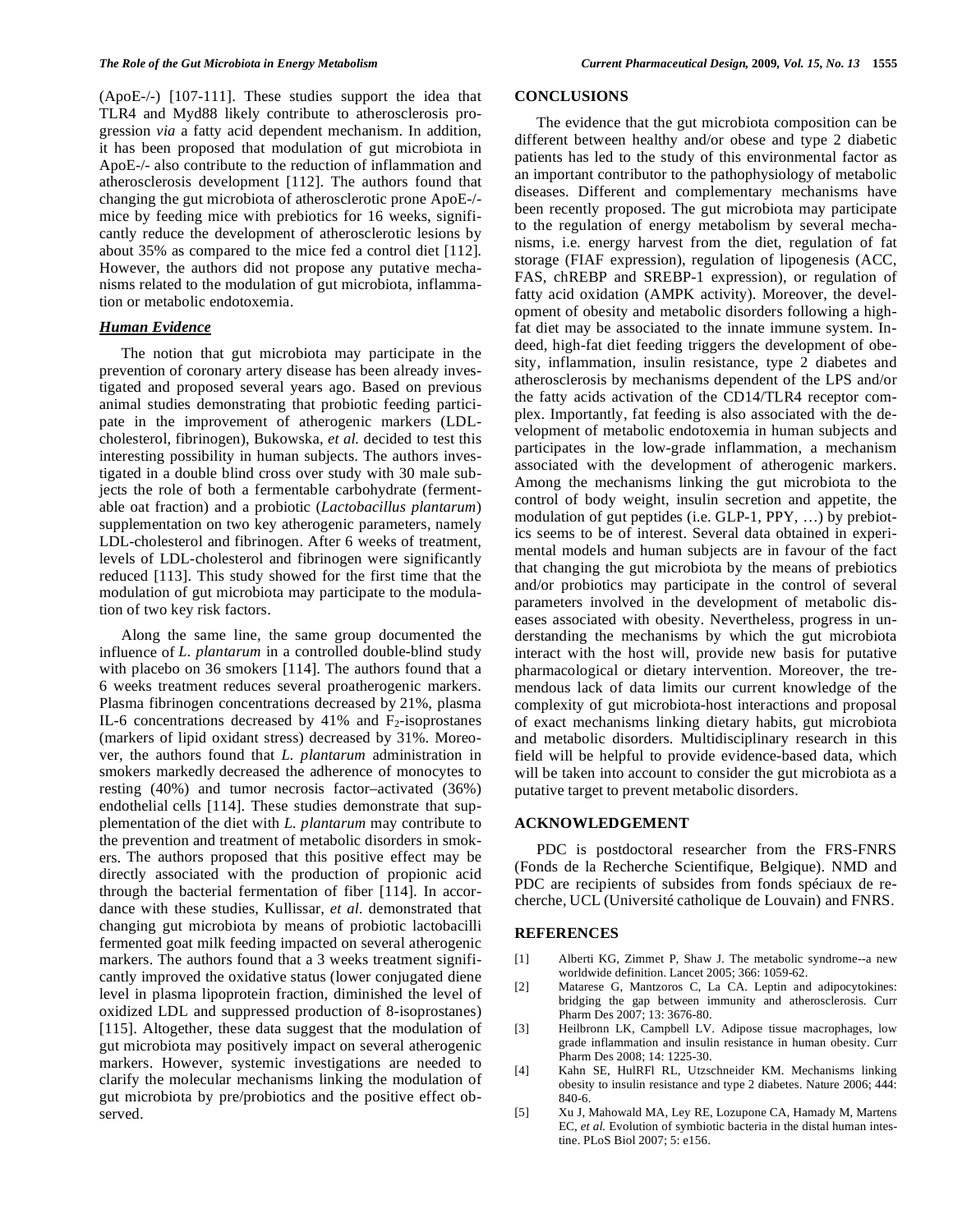- Edholm OG. Energy balance in man studies carried out by the  $[7]$ Division of Human Physiology, National Institute for Medical Research. J Hum Nutr 1977; 31: 413-31.
- $[8]$ Hill JO. Understanding and addressing the epidemic of obesity: an energy balance perspective. Endocr Rev 2006; 27: 750-61.
- $[9]$ Backhed F, Ding H, Wang T, Hooper LV, Koh GY, Nagy A, et al. The gut microbiota as an environmental factor that regulates fat storage. Proc Natl Acad Sci USA 2004; 101: 15718-23.
- $[10]$ Denechaud PD, Dentin R, Girard J, Postic C, Role of ChREBP in hepatic steatosis and insulin resistance. FEBS Lett 2008; 582: 68-73.
- Ley RE, Backhed F, Turnbaugh P, Lozupone CA, Knight RD,  $[11]$ Gordon JI. Obesity alters gut microbial ecology. Proc Natl Acad Sci USA 2005; 102: 11070-5.
- Ley RE, Turnbaugh PJ, Klein S, Gordon JI. Microbial ecology:  $\lceil 12 \rceil$ human gut microbes associated with obesity. Nature 2006; 444:  $1022 - 3$
- $[13]$ Turnbaugh PJ, Ley RE, Mahowald MA, Magrini V, Mardis ER, Gordon JI. An obesity-associated gut microbiome with increased capacity for energy harvest. Nature 2006; 444: 1027-31.
- Backhed F, Manchester JK, Semenkovich CF, Gordon JI. Mecha- $[14]$ nisms underlying the resistance to diet-induced obesity in germfree mice. Proc Natl Acad Sci USA 2007; 104: 979-84.
- $[15]$ Wellen KE, Hotamisligil GS. Inflammation, stress, and diabetes. J Clin Invest 2005; 115: 1111-9.
- Hotamisligil GS. Inflammation and metabolic disorders. Nature  $[16]$ 2006; 444: 860-7.
- $[17]$ Cai D, Yuan M, Frantz DF, Melendez PA, Hansen L, Lee J, et al. Local and systemic insulin resistance resulting from hepatic activation of IKK-beta and NF-kappaB. Nat Med 2005; 11: 183-90.
- Hotamisligil GS, Shargill NS, Spiegelman BM. Adipose expression  $[18]$ of tumor necrosis factor-alpha: direct role in obesity-linked insulin resistance. Science 1993; 259: 87-91.
- Weisberg SP, McCann D, Desai M, Rosenbaum M, Leibel RL,  $[19]$ Ferrante AW, Jr. Obesity is associated with macrophage accumulation in adipose tissue. J Clin Invest 2003: 112: 1796-808.
- $[20]$ Hotamisligil GS, Peraldi P, Budavari A, Ellis R, White MF, Spiegelman BM. IRS-1-mediated inhibition of insulin receptor tyrosine kinase activity in TNF-alpha- and obesity-induced insulin resistance. Science 1996; 271: 665-8.
- Wright SD, Ramos RA, Tobias PS, Ulevitch RJ, Mathison JC.  $[21]$ CD14, a receptor for complexes of lipopolysaccharide (LPS) and LPS binding protein. Science 1990; 249: 1431-3.
- $[22]$ Neal MD, Leaphart C, Levy R, Prince J, Billiar TR, Watkins S, et al. Enterocyte TLR4 mediates phagocytosis and translocation of bacteria across the intestinal barrier. J Immunol 2006; 176: 3070-9.
- Tomita M, Ohkubo R, Hayashi M. Lipopolysaccharide transport  $[23]$ system across colonic epithelial cells in normal and infective rat. Drug Metab Pharmacokinet 2004; 19: 33-40.
- $[24]$ Moore FA, Moore EE, Poggetti R, McAnena OJ, Peterson VM, Abernathy CM, et al. Gut bacterial translocation via the portal vein: a clinical perspective with major torso trauma. J Trauma 1991; 31: 629-36.
- $[25]$ Vreugdenhil AC, Rousseau CH, Hartung T, Greve JW, van ', V, Buurman WA. Lipopolysaccharide (LPS)-binding protein mediates LPS detoxification by chylomicrons. J Immunol 2003; 170: 1399-
- Black DD, Tso P, Weidman S, Sabesin SM. Intestinal lipoproteins  $[26]$ in the rat with D-(+)-galactosamine hepatitis. J Lipid Res 1983; 24: 977-92.
- $[27]$ Cani PD, Amar J, Iglesias MA, Poggi M, Knauf C, Bastelica D, et al. Metabolic endotoxemia initiates obesity and insulin resistance. Diabetes 2007: 56: 1761-72.
- $[28]$ Mitaka C. Clinical laboratory differentiation of infectious versus non-infectious systemic inflammatory response syndrome. Clin Chim Acta 2005; 351: 17-29.
- $[29]$ Griffiths EA, Duffy LC, Schanbacher FL, Qiao H, Dryja D, Leavens A, et al. In vivo effects of bifidobacteria and lactoferrin on gut endotoxin concentration and mucosal immunity in Balb/c mice. Dig Dis Sci 2004: 49: 579-89.
- $[30]$ Wang Z, Xiao G, Yao Y, Guo S, Lu K, Sheng Z. The role of bifidobacteria in gut barrier function after thermal injury in rats. J Trauma 2006; 61: 650-7.
- Wang ZT, Yao YM, Xiao GX, Sheng ZY. Risk factors of devel-[31] opment of gut-derived bacterial translocation in thermally injured rats. World J Gastroenterol 2004; 10: 1619-24.
- $[32]$ Kitchens RL, Thompson PA. Modulatory effects of sCD14 and LBP on LPS-host cell interactions. J Endotoxin Res 2005; 11: 225- $\mathbf Q$
- $[33]$ Haziot A, Ferrero E, Kontgen F, Hijiya N, Yamamoto S, Silver J, et al. Resistance to endotoxin shock and reduced dissemination of gram-negative bacteria in CD14-deficient mice. Immunity 1996; 4:  $407 - 14$ .
- Haziot A, Ferrero E, Lin XY, Stewart CL, Goyert SM. CD14- $[34]$ deficient mice are exquisitely insensitive to the effects of LPS. Prog Clin Biol Res 1995; 392: 349-51.
- $[35]$ Goyert SM, Ferrero E, Rettig WJ, Yenamandra AK, Obata F, Le Beau MM. The CD14 monocyte differentiation antigen maps to a region encoding growth factors and receptors. Science 1988; 239: 497-500.
- Haziot A, Chen S, Ferrero E, Low MG, Silber R, Goyert SM. The [36] monocyte differentiation antigen, CD14, is anchored to the cell membrane by a phosphatidylinositol linkage. J Immunol 1988; 141: 547-52
- Shi H, Kokoeva MV, Inouye K, Tzameli I, Yin H, Flier JS. TLR4 [37] links innate immunity and fatty acid-induced insulin resistance. J Clin Invest 2006; 116: 3015-25.
- $[38]$ Suganami T, Mieda T, Itoh M, Shimoda Y, Kamei Y, Ogawa Y. Attenuation of obesity-induced adipose tissue inflammation in C3H/HeJ mice carrying a Toll-like receptor 4 mutation. Biochem Biophys Res Commun 2007; 354: 45-9.
- $[39]$ Song MJ, Kim KH, Yoon JM, Kim JB. Activation of Toll-like receptor 4 is associated with insulin resistance in adipocytes. Biochem Biophys Res Commun 2006; 346: 739-45.
- [40] Tsukumo DM, Carvalho-Filho MA, Carvalheira JB, Prada PO, Hirabara SM, Schenka AA, et al. Loss-of-function mutation in Toll-like receptor 4 prevents diet-induced obesity and insulin resistance. Diabetes 2007; 56: 1986-18.
- Poggi M, Bastelica D, Gual P, Iglesias MA, Gremeaux T, Knauf C,  $[41]$ et al. C3H/HeJ mice carrying a toll-like receptor 4 mutation are protected against the development of insulin resistance in white adipose tissue in response to a high-fat diet. Diabetologia 2007; 50: 1267-76.
- $[42]$ Davis JE, Gabler NK, Walker-Daniels J, Spurlock ME. Tlr-4 deficiency selectively protects against obesity induced by diets high in saturated fat. Obesity (Silver Spring) 2008; 16: 1248-55.
- [43] Kim F, Pham M, Luttrell I, Bannerman DD, Tupper J, Thaler J, et al. Toll-like receptor-4 mediates vascular inflammation and insulin resistance in diet-induced obesity. Circ Res 2007; 100: 1589-96.
- $[44]$ Cani PD, Bibiloni R, Knauf C, Waget A, Neyrinck AM, Delzenne NM, et al. Changes in gut microbiota control metabolic endotoxemia-induced inflammation in high-fat diet-induced obesity and diabetes in mice. Diabetes 2008; 57: 1470-81.
- $[45]$ Brun P, Castagliuolo I, Leo VD, Buda A, Pinzani M, Palu G, et al. Increased intestinal permeability in obese mice: new evidence in the pathogenesis of nonalcoholic steatohepatitis. Am J Physiol Gastrointest Liver Physiol 2007; 292: G518-25.
- $[46]$ Pappo I, Becovier H, Berry EM, Freund HR. Polymyxin B reduces cecal flora, TNF production and hepatic steatosis during total parenteral nutrition in the rat. J Surg Res 1991; 51: 106-12.
- $[47]$ Membrez M, Blancher F, Jaquet M, Bibiloni R, Cani PD, Burcelin RG, et al. Gut microbiota modulation with norfloxacin and ampicillin enhances glucose tolerance in mice. FASEB J 2008; 22: 2416-26.
- $[48]$ Tuohy KM, Rouzaud GC, Bruck WM, Gibson GR. Modulation of the human gut microflora towards improved health using prebiotics--assessment of efficacy. Curr Pharm Des 2005; 11: 75-90.
- $[49]$ Cani PD, Neyrinck AM, Fava F, Knauf C, Burcelin RG, Tuohy KM, et al. Selective increases of bifidobacteria in gut microflora improve high-fat-diet-induced diabetes in mice through a mechanism associated with endotoxaemia. Diabetologia 2007; 50: 2374-83.
- $[50]$ Wiedermann CJ, Kiechl S, Dunzendorfer S, Schratzberger P, Egger G, Oberhollenzer F, et al. Association of endotoxemia with carotid atherosclerosis and cardiovascular disease: prospective results from the Bruneck Study. J Am Coll Cardiol 1999; 34: 1975-81.
- $[51]$ Bolke E, Jehle PM, Storck M, Nothnagel B, Stanescu A, Orth K. Endotoxin release and endotoxin neutralizing capacity during colonoscopy. Clin Chim Acta 2001; 303: 49-53.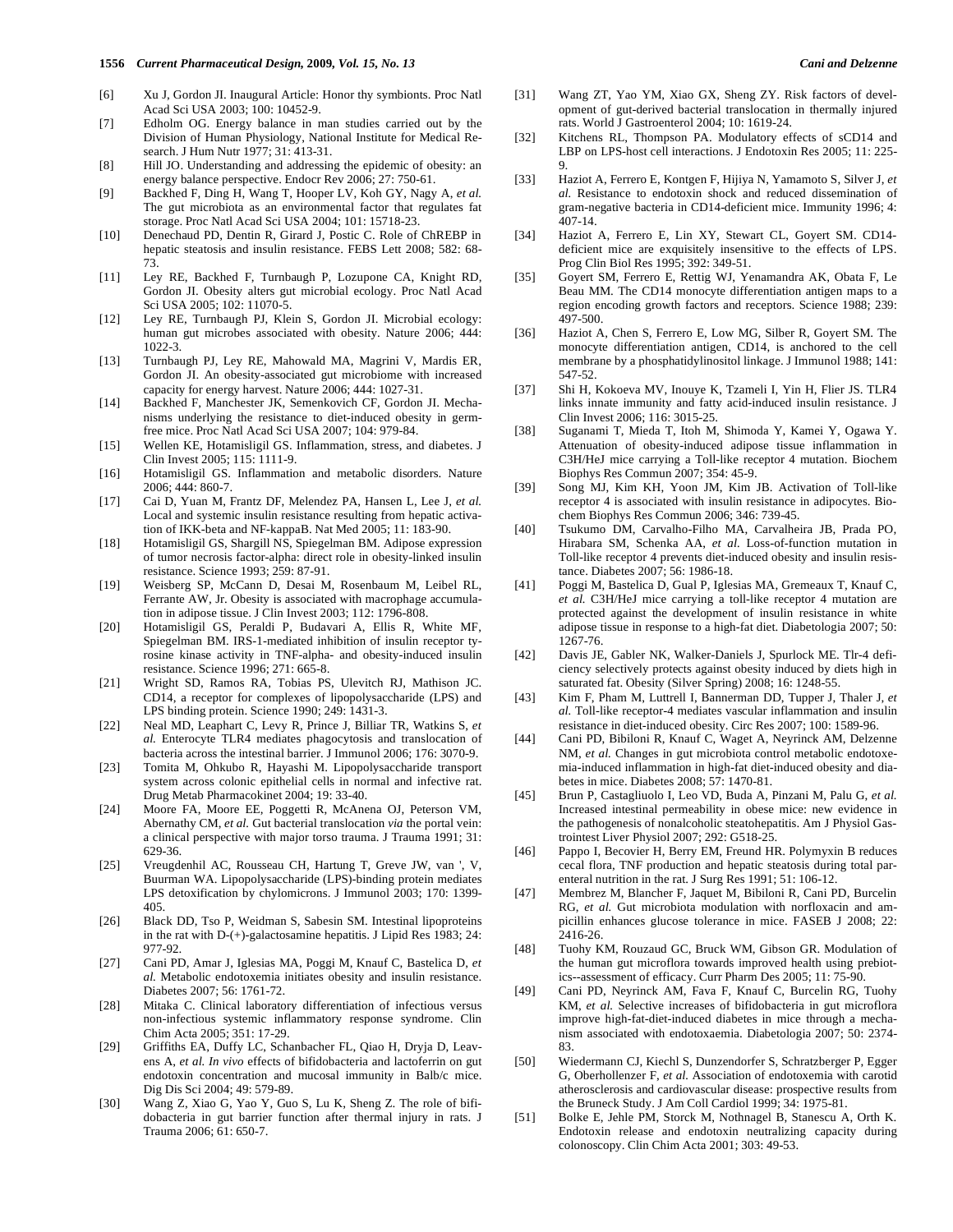- $[52]$ Goto T, Eden S, Nordenstam G, Sundh V, Svanborg-Eden C, Mattsby-Baltzer I. Endotoxin levels in sera of elderly individuals. Clin Diagn Lab Immunol 1994; 1: 684-8.
- Hasday JD, Bascom R, Costa JJ, Fitzgerald T, Dubin W. Bacterial  $[53]$ endotoxin is an active component of cigarette smoke. Chest 1999; 115: 829-35.
- $[54]$ Erridge C, Attina T, Spickett CM, Webb DJ. A high-fat meal induces low-grade endotoxemia: evidence of a novel mechanism of postprandial inflammation. Am J Clin Nutr 2007; 86: 1286-92.
- Amar J, Burcelin R, Ruidavets JB, Cani PD, Fauvel J, Alessi MC, [55] *et al.* Energy intake is associated with endotoxemia in apparently healthy men. Am J Clin Nutr 2008; 87: 1219-23.
- $[56]$ Anderson PD, Mehta NN, Wolfe ML, Hinkle CC, Pruscino L, Comiskey LL, et al. Innate immunity modulates adipokines in humans. J Clin Endocrinol Metab 2007; 92: 2272-9.
- [57] Creely SJ, McTernan PG, Kusminski CM, Fisher M, da Silva NF, Khanolkar M, et al. Lipopolysaccharide activates an innate immune system response in human adipose tissue in obesity and type 2 diabetes. Am J Physiol Endocrinol Metab 2007; 292: E740-7.
- $[58]$ Vinik AI, Jenkins DJ. Dietary fiber in management of diabetes. Diabetes Care 1988; 11: 160-73.
- $[59]$ American Diabetes Association. Nutrition recommendations and principles for people with diabetes mellitus. Diabetes Care 2000; 23(Suppl 1): S43-6.
- $[60]$ Delzenne NM, Cani PD. A place for dietary fibre in the management of the metabolic syndrome. Curr Opin Clin Nutr Metab Care 2005: 8: 636-40.
- Macfarlane S, Macfarlane GT, Cummings JH. Review article:  $[61]$ prebiotics in the gastrointestinal tract. Aliment Pharmacol Ther 2006; 24: 701-14.
- Tuohy KM, Probert HM, Smejkal CW, Gibson GR. Using probiot- $[62]$ ics and prebiotics to improve gut health. Drug Discov Today 2003;  $8:692-700.$
- $[63]$ Gibson GR, Roberfroid MB. Dietary modulation of the human colonic microbiota: introducing the concept of prebiotics. J Nutr 1995; 125: 1401-12.
- [64] Hord NG. Eukaryotic-microbiota crosstalk: Potential mechanisms for health benefits of prebiotics and probiotics. Annu Rev Nutr 2008; 28: 215-31.
- Flamm G, Glinsmann W, Kritchevsky D, Prosky L, Roberfroid M. [65] Inulin and oligofructose as dietary fiber: A review of the evidence. Crit Rev Food Sci Nutr 2001; 41: 353-62.
- Burcelin R, Cani PD, Knauf C. Glucagon-like peptide-1 and energy  $[66]$ homeostasis. J Nutr 2007; 137: 2534S-8S.
- Cani PD, Holst JJ, Drucker DJ, Delzenne NM, Thorens B, Burcelin  $[67]$ R, et al. GLUT2 and the incretin receptors are involved in glucoseinduced incretin secretion. Mol Cell Endocrinol 2007; 276: 18-23.
- $[68]$ Knauf C, Cani PD, Ait-Belgnaoui A, Benani A, Dray C, Cabou C, et al. Brain glucagon-like peptide 1 signaling controls the onset of high-fat diet-induced insulin resistance and reduces energy expenditure. Endocrinology 2008; 149: 4768-77.
- $[69]$ Knauf C, Cani PD, Kim DH, Iglesias MA, Chabo C, Waget A, et al. Role of central nervous system glucagon-like Peptide-1 receptors in enteric glucose sensing. Diabetes 2008; 57: 2603-12.
- $[70]$ Chaudhri OB, Salem V, Murphy KG, Bloom SR. Gastrointestinal satiety signals. Annu Rev Physiol 2008; 70: 239-55.
- $1711$ Druce MR, Small CJ, Bloom SR. Minireview: Gut peptides regulating satiety. Endocrinology 2004; 145: 2660-5.
- $[72]$ Wynne K, Stanley S, McGowan B, Bloom S. Appetite control. J Endocrinol 2005: 184: 291-318.
- $[73]$ Cowley MA, Smith RG, Diano S, Tschop M, Pronchuk N, Grove KL, et al. The distribution and mechanism of action of ghrelin in the CNS demonstrates a novel hypothalamic circuit regulating energy homeostasis. Neuron 2003; 37: 649-61.
- Knauf C, Cani PD, Perrin C, Iglesias MA, Maury JF, Bernard E, et  $[74]$ al. Brain glucagon-like peptide-1 increases insulin secretion and muscle insulin resistance to favor hepatic glycogen storage. J Clin Invest 2005; 115: 3554-63.
- Goodlad RA, Lenton W, Ghatei MA, Adrian TE, Bloom SR,  $[75]$ Wright NA. Effects of an elemental diet, inert bulk and different types of dietary fibre on the response of the intestinal epithelium to refeeding in the rat and relationship to plasma gastrin, enteroglucagon, and PYY concentrations. Gut 1987; 28: 171-80.
- $[76]$ Goodlad RA, Lenton W, Ghatei MA, Adrian TE, Bloom SR, Wright NA. Proliferative effects of 'fibre' on the intestinal epithe-

lium: relationship to gastrin, enteroglucagon and PYY. Gut 1987; 28(Suppl): 221-6.

- $[77]$ Reimer RA, McBurney MI. Dietary fiber modulates intestinal proglucagon messenger ribonucleic acid and postprandial secretion of glucagon-like peptide-1 and insulin in rats. Endocrinology 1996; 137: 3948-56.
- $[78]$ Kok NN, Morgan LM, Williams CM, Roberfroid MB, Thissen JP, Delzenne NM. Insulin, glucagon-like peptide 1, glucose-dependent insulinotropic polypeptide and insulin-like growth factor I as putative mediators of the hypolipidemic effect of oligofructose in rats. J Nutr 1998; 128: 1099-103.
- $[79]$ Cani PD, Dewever C, Delzenne NM. Inulin-type fructans modulate gastrointestinal peptides involved in appetite regulation (glucagonlike peptide-1 and ghrelin) in rats. Br J Nutr 2004; 92: 521-6.
- Delzenne NM, Cani PD, Daubioul C, Neyrinck AM. Impact of [80] inulin and oligofructose on gastrointestinal peptides. Br J Nutr 2005; 93(Suppl 1): S157-61.
- Cani PD, Hoste S, Guiot Y, Delzenne NM. Dietary non-digestible [81] carbohydrates promote L-cell differentiation in the proximal colon of rats. Br J Nutr 2007; 98: 32-7.
- Cani PD, Neyrinck AM, Maton N, Delzenne NM. Oligofructose  $[82]$ promotes satiety in rats fed a high-fat diet: involvement of glucagon-like Peptide-1. Obes Res 2005; 13: 1000-7.
- [83] Cani PD, Knauf C, Iglesias MA, Drucker DJ, Delzenne NM, Burcelin R. Improvement of glucose tolerance and hepatic insulin sensitivity by oligofructose requires a functional glucagon-like peptide 1 receptor. Diabetes 2006; 55: 1484-90.
- Delmee E, Cani PD, Gual G, Knauf C, Burcelin R, Maton N, et al. [84] Relation between colonic proglucagon expression and metabolic response to oligofructose in high fat diet-fed mice. Life Sci 2006;  $79 \cdot 1007 - 13$
- [85] Cani PD, Daubioul CA, Reusens B, Remacle C, Catillon G, Delzenne NM. Involvement of endogenous glucagon-like peptide-1(7-36) amide on glycaemia-lowering effect of oligofructose in streptozotocin-treated rats. J Endocrinol 2005; 185: 457-65.
- [86] Gee JM, Johnson IT. Dietary lactitol fermentation increases circulating peptide YY and glucagon-like peptide-1 in rats and humans. Nutrition 2005: 21: 1036-43
- $[87]$ Keenan MJ, Zhou J, McCutcheon KL, Raggio AM, Bateman HG, Todd E, et al. Effects of resistant starch, a non-digestible fermentable fiber, on reducing body fat. Obesity (Silver Spring) 2006; 14: 1523-34.
- Zhou J, Hegsted M, McCutcheon KL, Keenan MJ, Xi X, Raggio [88] AM, et al. Peptide YY and proglucagon mRNA expression patterns and regulation in the gut. Obesity (Silver Spring) 2006; 14: 683-9.
- [89] Piche T, des Varannes SB, Sacher-Huvelin S, Holst JJ, Cuber JC, Galmiche JP. Colonic fermentation influences lower esophageal sphincter function in gastroesophageal reflux disease. Gastroenterology 2003; 124: 894-902.
- Cani PD, Joly E, Horsmans Y, Delzenne NM. Oligofructose pro-[90] motes satiety in healthy human: a pilot study. Eur J Clin Nutr 2006;  $60.567-72$
- $[91]$ Archer BJ, Johnson SK, Devereux HM, Baxter AL. Effect of fat replacement by inulin or lupin-kernel fibre on sausage patty acceptability, post-meal perceptions of satiety and food intake in men. Br J Nutr 2004; 91: 591-9.
- $[92]$ Whelan K, Efthymiou L, Judd PA, Preedy VR, Taylor MA. Appetite during consumption of enteral formula as a sole source of nutrition: the effect of supplementing pea-fibre and fructooligosaccharides. Br J Nutr 2006: 96: 350-6.
- $[93]$ Abrams SA, Griffin IJ, Hawthorne KM, Ellis KJ. Effect of prebiotic supplementation and calcium intake on body mass index. J Pediatr 2007: 151: 293-8.
- $[94]$ Kalliomaki M, Collado MC, Salminen S, Isolauri E. Early differences in fecal microbiota composition in children may predict overweight. Am J Clin Nutr 2008; 87: 534-8.
- $[95]$ Lundell AC, Adlerberth I, Lindberg E, Karlsson H, Ekberg S, Aberg N, et al. Increased levels of circulating soluble CD14 but not CD83 in infants are associated with early intestinal colonization with Staphylococcus aureus. Clin Exp Allergy 2007; 37: 62-71.
- Pischon N, Heng N, Bernimoulin JP, Kleber BM, Willich SN, [96] Pischon T. Obesity, inflammation, and periodontal disease. J Dent Res 2007; 86: 400-9.
- $[97]$ Saito T, Hayashida H, Furugen R. Comment on: Cani, et al. (2007) Metabolic endotoxemia initiates obesity and insulin resistance: Diabetes 56: 1761-1772. Diabetes 2007; 56: e20.